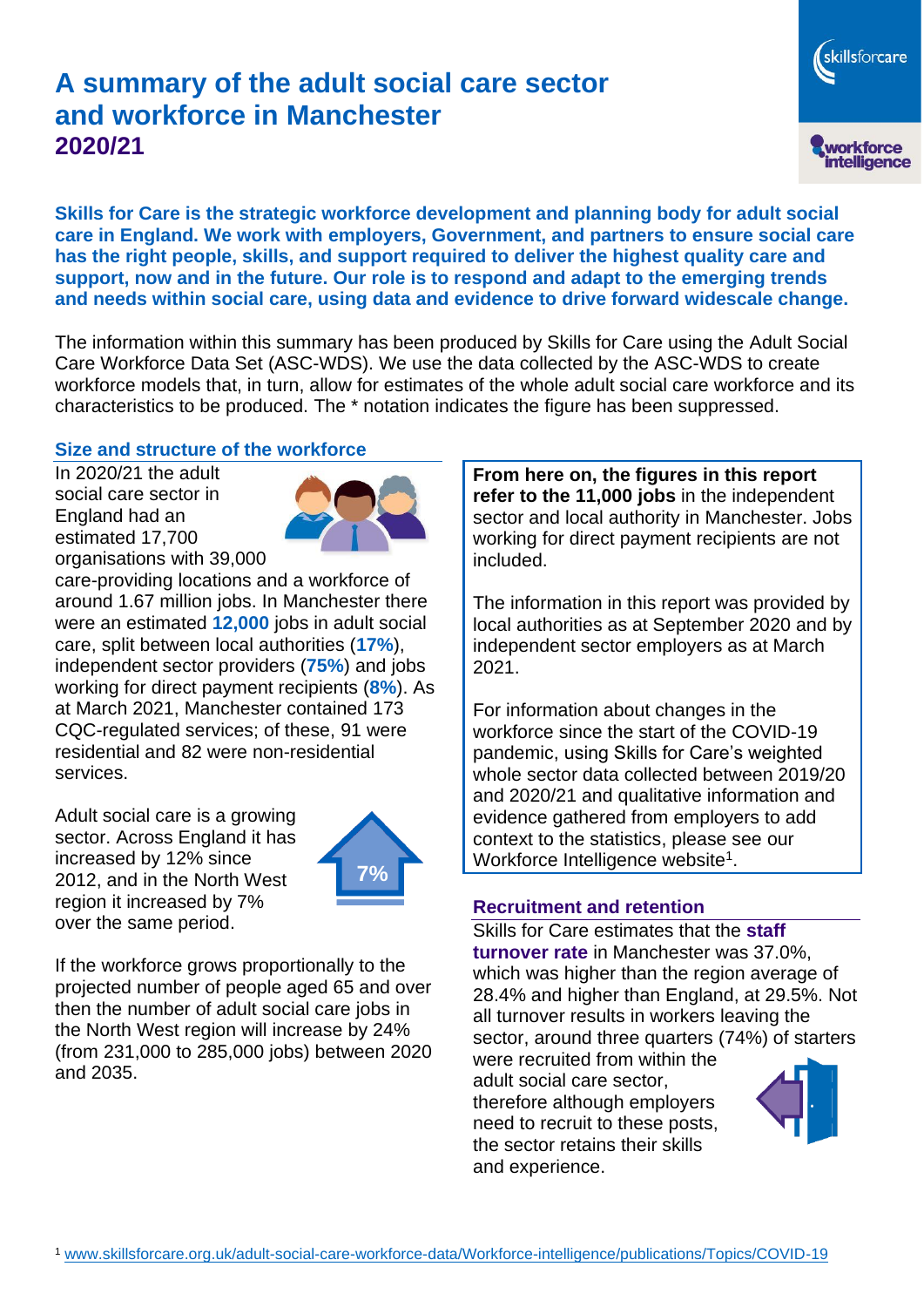Adult social care has an experienced 'core' of workers. Workers in Manchester had on average **9.8 years of experience in the sector** and 82% of the workforce had been working in the sector for at least three years.

Using both workforce intelligence evidence and our links with employers and stakeholders across England, we know that recruitment and retention is one of the largest issues faced by employers. We have many resources and tools available to help, for example the 'Values-based recruitment and retention toolkit'<sup>2</sup> and 'Seeing potential: widen your talent pool'. <sup>3</sup> For more information please visit: [www.skillsforcare.org.uk/recruitment-retention](http://www.skillsforcare.org.uk/recruitment-retention)

### **Employment information**

We estimate Manchester had **11,000** adult social care jobs employed in the local authority and independent sectors. These included 800 managerial roles, 550 regulated professionals, 8,200 direct care (including 6,400 care workers), and 1,400 other-non-care proving roles.

The average number of **sickness days** taken in the last year in Manchester was 9.4, (10.9 in North West and 9.5 across England). With an estimated directly employed workforce of 9,900, this would mean employers in Manchester lost approximately **93,000 days to sickness in 2020/21**. In England levels of staff sickness have nearly doubled over the course of the pandemic between 2019/20 and 2020/21, in total around 6 million extra days were lost to sickness than in the year before.

Less than a quarter (17%) of the workforce in Manchester were on zero-hours contracts. Over half (58%) of the workforce usually worked full-time hours and 42% were parttime.

## **Chart 1. Proportion of workers on zero hours contracts by area**

**England** North West **Manchester** 



# **Workforce demographics**

The majority (75%) of the workforce in Manchester were female, and the average age was 43.5 years old. Workers aged



24 and under made up 9% of the workforce and workers aged over 55 represented 24%. Given this age profile approximately 2,600 people will be reaching retirement age in the next 10 years.

Nationality varied by region, in England 83% of the workforce identified as British, while in the North West region this was 93%. An estimated 84% of the workforce in Manchester identified as British, 6% identified as of an EU nationality and 10% a non-EU nationality, therefore there was a similar reliance on EU and non-EU workers.

### **Pay**



Table 1 shows the full-time equivalent annual or hourly pay rate of selected job roles in Manchester (area), North West (region) and England. All figures

represent the independent sector as at March 2021, except social workers which represent the local authority sector as at September 2020. At the time of analysis, the National Living Wage was £8.72.

#### **Table 1. Average pay rate of selected job roles by area**

|                                 | <b>England</b> | Region  | Area    |
|---------------------------------|----------------|---------|---------|
| Full-time equivalent annual pay |                |         |         |
| Social Worker <sup>t</sup>      | £37,100        | £35,300 | £37,800 |
| Registered nurse                | £33,600        | £32,500 | £31,900 |
| Hourly pay                      |                |         |         |
| National Living<br>Wage         | £8.72          | £8.72   | £8.72   |
| Senior care worker              | £10.00         | £9.80   | £9.66   |
| Care worker                     | £9.29          | £9.08   | £9.01   |
| Support and<br>outreach         | £9.53          | £9.20   | £9.25   |

†Local authority social workers only.

Please note that pay varies by sector, with local authority pay generally being higher than independent sector pay.

[www.skillsforcare.org.uk/vba](http://www.skillsforcare.org.uk/vba)